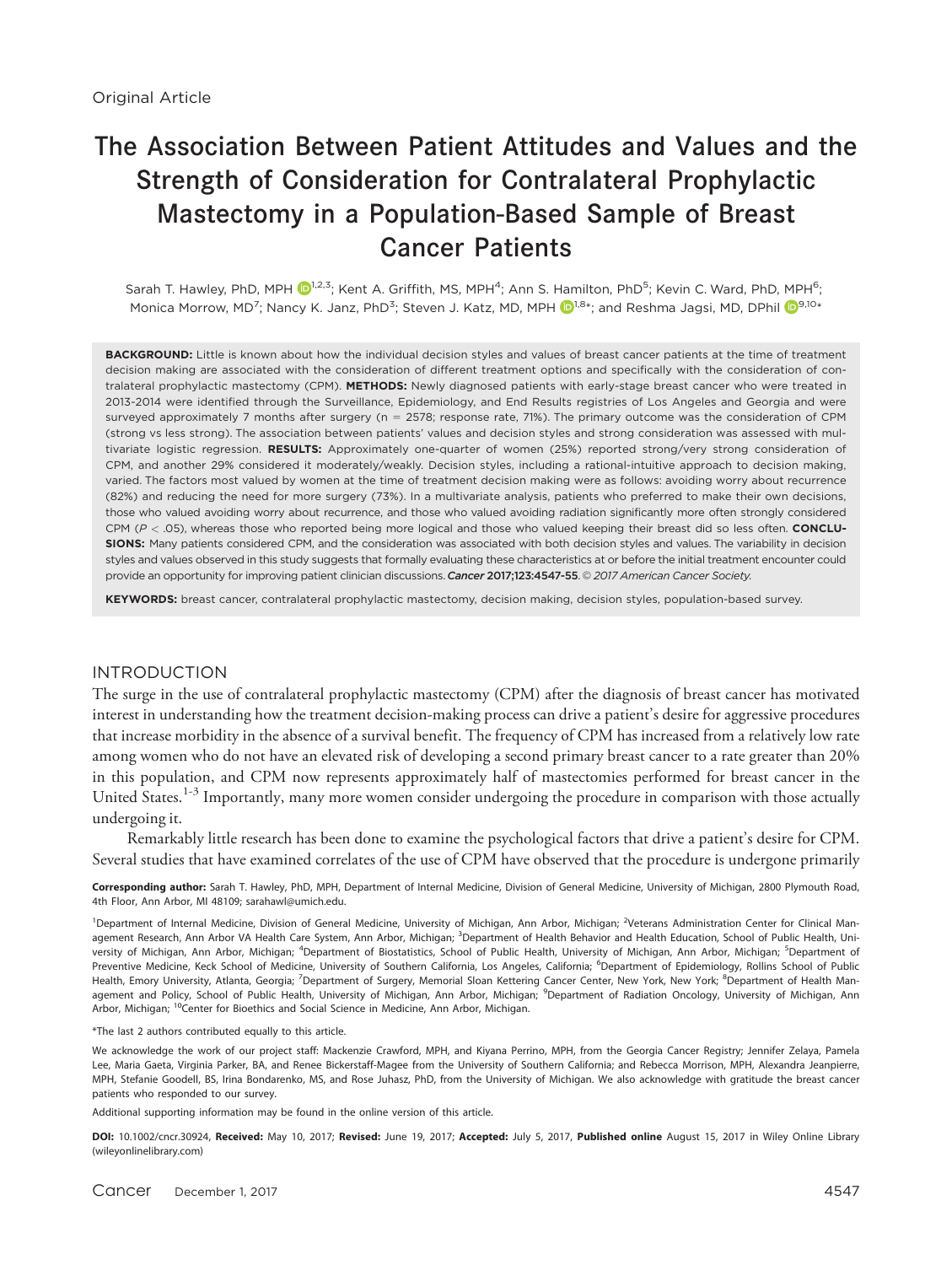by more highly educated, white, and insured patients. $2-7$ Research exploring the patient perspective has found women's choices for the procedure to be driven by worry about recurrence and a desire for peace of mind as well as a desire for better cosmetic outcomes.<sup>2,5</sup> However, this literature has been limited by a focus on the characteristics of those patients who ultimately undergo CPM. Indeed, very little is known about all patients who think seriously about undergoing CPM, including those who do not ultimately undergo the procedure. Surgeons must be able to identify this much broader group of women, whose concerns must be addressed as part of the treatment decisionmaking process.

To address this gap in the literature, our study had 2 objectives. First, we characterized patient perspectives about the importance of different factors related to treatments (values) and underlying attitudes toward decision making (decision styles) in a large, diverse, population-based sample of patients with early-stage breast cancer at average risk for the development of a second primary cancer. Second, we evaluated correlates of strong consideration of CPM, including patient decision styles and values.

# MATERIALS AND METHODS

## Study Population

The iCanCare study, a large, diverse, population-based survey study of women with favorable-prognosis breast cancer, accrued women aged 20 to 79 years with newly diagnosed breast cancer (ductal carcinoma in situ and stage I and II cancer, <5 cm in size) as identified by rapid reporting systems from the Surveillance, Epidemiology, and End Results (SEER) registries of Georgia and Los Angeles County in 2013-2014. Black, Asian, and Hispanic women were oversampled in Los Angeles.<sup>8</sup> We selected 3880 women, of whom 249 were later deemed ineligible because they had a prior cancer diagnosis or stage III or IV disease; resided outside the SEER registry area; or were deceased, too ill, or unable to complete a survey in Spanish or English. Of the 3631 eligible women remaining, 1053 did not return the mailed surveys, refused to participate, or were lost to follow-up. Among the 2578 respondents (71%), 216 were excluded because they had bilateral disease and/or were a genetic mutation carrier as reported on the survey. The resulting analytic sample was 2362 women (Supporting Fig. 1 [see online supporting information]).

## Data Collection

Patients were sent surveys approximately 2 to 3 months after surgery, and the median completion time was 6 to 7 months after surgery. We provided a \$20 cash incentive and used a modified Dillman method for patient recruitment.<sup>9</sup> All materials were sent in English and Spanish to those with Spanish surnames.<sup>8</sup> Survey responses were then merged with clinical data from SEER. This study was approved by the institutional review boards of the University of Michigan, the University of Southern California, and Emory University.

## Questionnaire Design and Content

The patient questionnaire content was guided by a conceptual framework, research questions, and hypotheses. Drawing from the literature and our prior research,<sup>10-12</sup> we chose established measures when they were available and developed new measures when it was necessary.<sup>10-12</sup> We used standard techniques to assess content validity, including a review by survey design experts, cognitive pretesting with patients, and pilot studies in select clinic populations. Relevant measures from the iCanCare patient survey are provided in supporting information.

## Primary Outcome: Consideration of CPM

We asked women to indicate on a 5-point Likert scale how much they considered having a mastectomy on their unaffected breast (from not at all to very strongly). We looked at any consideration (weak, moderate, strong, or very strong) versus not at all as well as categorization into 2 groups: strong/very strong versus other. For all but our initial descriptive analyses of this variable, we focused on the latter dichotomized comparison.

## Key Independent Variables Decision style factors

We used 3 measures designed to assess women's underlying approach to decision making (decision styles) on the basis of prior work.

Decision-making apprehension scale. This scale consisted of 4 items, each of which was scored with a 5-point Likert scale (ranging from not at all to almost always). The items were designed to assess how women normally approach the emotional side of decision making: 1) I worry about making a bad decision; 2) I struggle to decide what the right decision is; 3) once I make a decision, I don't look back; and 4) I worry a lot about the outcomes of my decisions. The Cronbach  $\alpha$  value for the scale was .78, and it formed a single factor, with higher scores indicating more decision-making apprehension.

Decision-making traits. We asked 5 questions to assess the degree to which women indicated that they were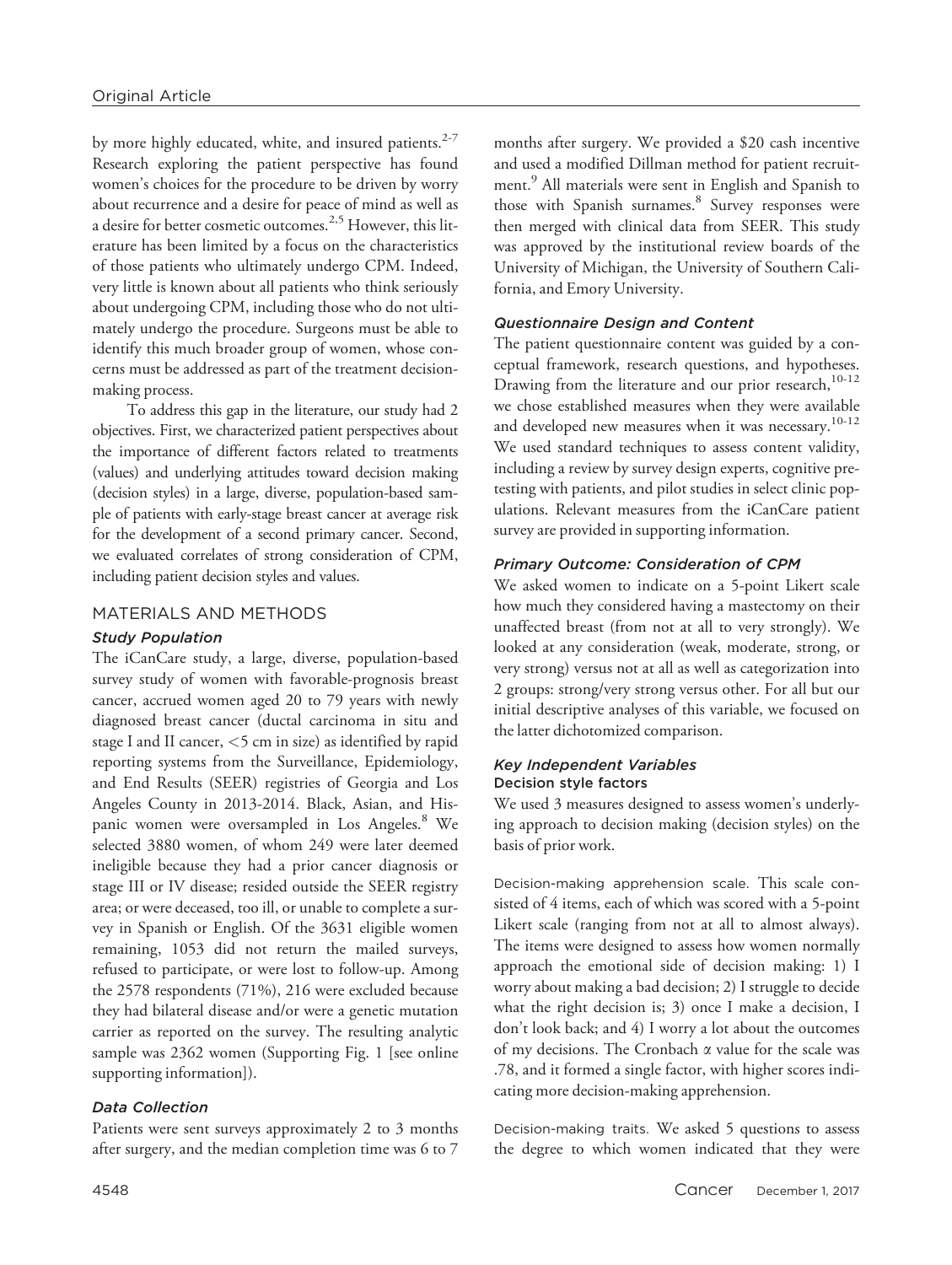usually more rational or more intuitive in their approach to general decision making on the basis of literature in decision psychology.<sup>13</sup> The items were scored with a 4point Likert-like scale:

- 1. Did you rely on your instincts and feelings or weigh the pros and cons (scale, [1] instincts to [4] pros and cons)?
- 2. Were you more intuitive or more rational in your thinking (scale, [1] more intuitive to [4] more rational)?
- 3. Did you really think things through, or did you go with your first instinct (scale, [1] went with first instinct to [4] thought things through)?
- 4. Did you spend a lot of time reviewing the details, or did you make decisions quickly (scale, [1] quick decisions to [4] reviewing details)?
- 5. Did you do what seemed most logical, or did you just follow your heart? (scale, [1] followed heart to [4] more logical)?

Each of these items was dichotomized.

Decision autonomy preference. We asked 2 questions to assess the desired role in decision making. Patients were asked to indicate the degree to which they wanted their physician to tell them what to do and the degree to which they preferred to make their own breast cancer treatment decisions. Each item was scored on a 5-point scale ranging from not at all to all the time, and each was categorized as quite a bit/all the time or less.<sup>14</sup>

#### Patient values

We assessed the women's reports of the importance of 16 underlying values related to breast cancer treatment. For each value, we asked women to indicate how important it was at the time of making the treatment decision on a 5-point Likert scale (ranging from not at all important to very important). For the analysis, an indicator was created for reporting the very or quite important category versus other categories.

#### **Covariates**

The covariates used in this analysis included patient demographics obtained from the patient questionnaire. We included age, race/ethnicity (white, black, Latina, Asian, or other/unknown), educational attainment (high school graduate or less or some college or more), marital status (married/partnered vs not married/partnered), income group (<\$40,000, \$40,000 to <\$90,000, or  $\geq$ \$90,000), insurance status (private, Medicare, Medicaid, other, or none), bra cup size  $(A/B, C, D, or DD+$ ), and a family history of breast cancer (none vs 1 or more first-degree relatives). We also included whether the patient reported having undergone magnetic resonance imaging (yes, no, or missing). The stage (0, I, or II) was collected from SEER. An indicator of high risk for having a genetic mutation was created from both the patient report and the SEER variables, as described elsewhere.<sup>3</sup> The geographic site (Georgia or Los Angeles) was also included to account for regional differences.

## Statistical Analyses

We first calculated the proportion of women who considered CPM strongly or very strongly (hereafter referred to as strong consideration) overall and by all demographic and clinical factors, including the risk status. We generated descriptive statistics of each decision style measure and for all 16 values overall by generating the proportion indicating that each value was quite/very important. We then evaluated associations between these measures and strong consideration of CPM after adjustments for the covariates noted previously.

Multivariate logistic regression was used to explore correlates of strong consideration of CPM, including decision style factors, values, and covariates that remained significant at  $P < .05$  in the adjusted analyses. Parsimonious multivariate models were constructed with backward selection techniques with a 3-step approach. First, decision style factors and values were modeled separately along with all demographic and clinical factors to determine important decision style factors and values. Second, significant decision style factors and values from each model were then modeled simultaneously, again with all demographic and clinical factors retained. Finally, significant decision style factors, values, and demographic and clinical factors were retained to arrive at the final parsimonious model. This model was adjusted for clustering at the surgeon level to account for potential surgeon-level practice attributes that could affect patients' consideration of CPM, such as the availability of or propensity to refer to reconstructive surgeons.15-17

All statistical analyses incorporated weights to account for differential probabilities of sample selection and nonresponse. The survey and SEER item nonresponse rate was low (<5%) for all covariates. We compared the distributions of nonrespondents and respondents for age, race, stage, and site. White patients (vs minorities) and those with stage I cancer (vs those with stage II cancer) were significantly more likely to respond, and we then addressed this via weighting to ensure that the analyses were representative of the original population.

To correct for a potential bias due to missing data, values for missing items were imputed with sequential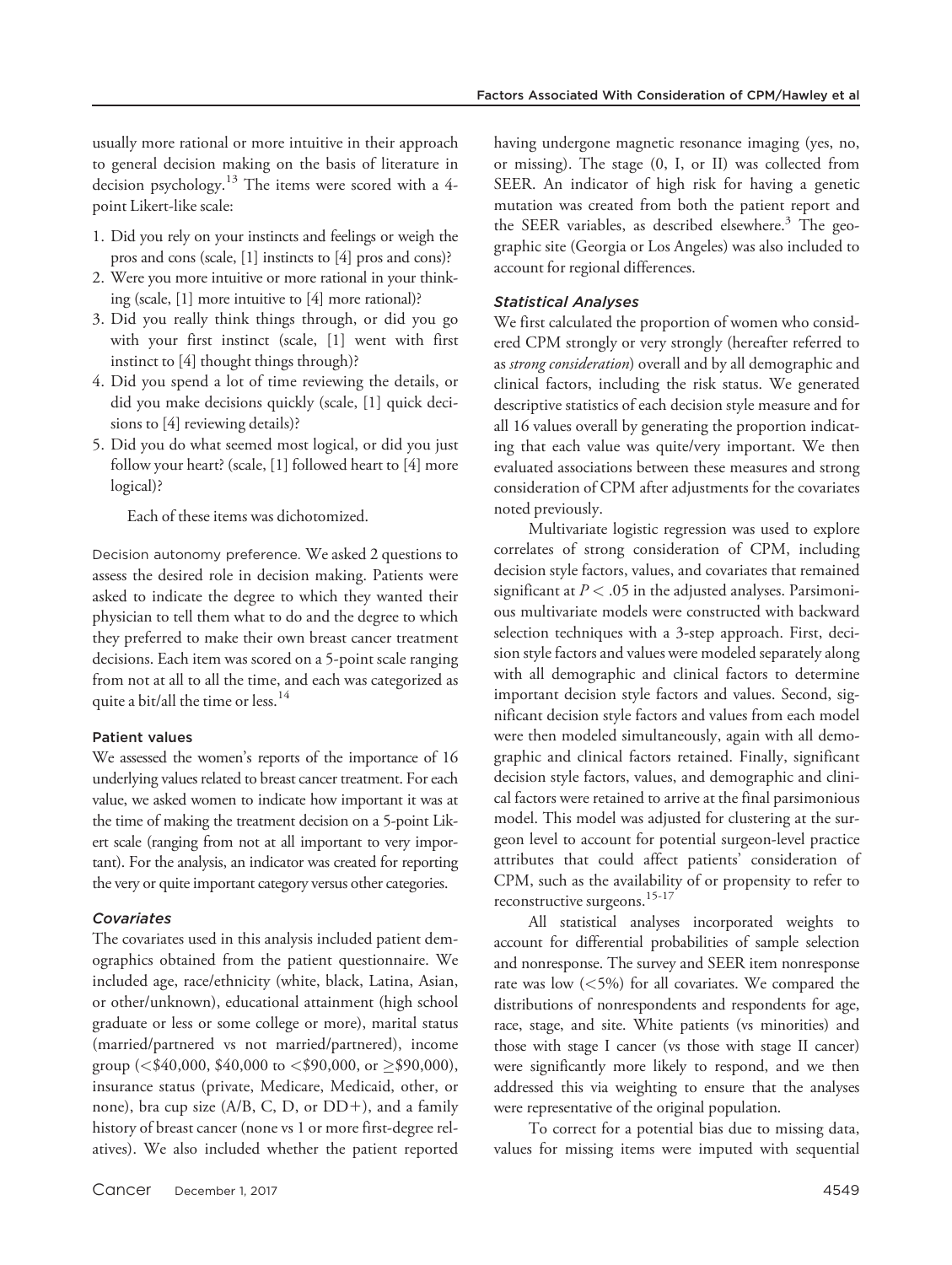### **TABLE 1.** Patient Demographic and Clinical Characteristics ( $n = 2362$ )

| Age at time of survey, y <sup>a</sup><br>2362<br>61.8 (10.9)<br>56.4 (11.0)<br>Study site<br>Georgia<br>1244<br>53.9<br>28.3<br>Los Angeles County<br>1118<br>46.1<br>19.2<br>Race/ethnicity<br>White<br>1273<br>57.2<br>25.7<br><b>Black</b><br>422<br>18.0<br>19.4<br>402<br>13.6<br>26.8<br>Hispanic<br>204<br>8.7<br>Asian<br>19.3<br>Other/unknown/missing<br>61<br>2.5<br>22.4<br>Education<br>71.9<br>1658<br>26.3<br>At least some college<br>27.1<br>17.7<br>679<br>High school graduate or less<br>25<br>1.0<br>33.4<br>Missing<br>Marital status<br>1474<br>62.7<br>26.1<br>Married/partnered<br>859<br>36.0<br>Not married<br>20.7<br>29<br>Missing<br>1.3<br>22.5<br>Income (annual)<br>719<br>29.3<br>21.5<br>$<$ \$40,000<br>\$40,000 to <\$90,000<br>649<br>28.3<br>25.8<br>$\geq$ \$90,000<br>579<br>25.8<br>28.9<br>Missing<br>415<br>16.6<br>18.2<br>Insurance<br>1239<br>53.6<br>30.3<br>Private<br>30<br>1.2<br>25.2<br>Other public<br>28.7<br>672<br>14.3<br>Medicare<br>Medicaid<br>319<br>12.6<br>20.7<br>11<br>0.5<br>28.0<br>None<br>91<br>3.4<br>Missing<br>20.6<br>Cancer stage<br>425<br>0 (ductal carcinoma in situ)<br>25.2<br>23.1<br>1238<br>22.9<br>$\mathbf{I}$<br>46.8<br>$\mathsf{I}$<br>598<br>24.6<br>26.8<br>101<br>3.4<br>27.5<br>Missing<br>High risk (for second primary cancer)<br>636<br>27.3<br>Yes<br>33.8<br>1668<br>20.5<br><b>No</b><br>70.7<br>Not known<br>58<br>2.0<br>18.2<br>Family history of breast cancer<br>536<br>23.4<br>30.1<br>Yes<br>1650<br>69.2<br>21.9<br>No<br>176<br>7.4<br>25.6<br>Missing<br>Breast cup size<br>A/B<br>750<br>31.9<br>22.8<br>C<br>730<br>31.0<br>21.7<br>D<br>473<br>19.7<br>24.0<br>$\geq$ DD<br>339<br>14.5<br>31.4<br>70<br>2.9<br>27.2<br>Missing<br>Magnetic resonance imaging<br>Yes<br>1391<br>59.1<br>26.7<br>32.9<br>No<br>765<br>20.2<br>206<br>8.0<br>20.9<br>Missing | Characteristic | Total, No. | Weighted % | % Strongly Considering |
|---------------------------------------------------------------------------------------------------------------------------------------------------------------------------------------------------------------------------------------------------------------------------------------------------------------------------------------------------------------------------------------------------------------------------------------------------------------------------------------------------------------------------------------------------------------------------------------------------------------------------------------------------------------------------------------------------------------------------------------------------------------------------------------------------------------------------------------------------------------------------------------------------------------------------------------------------------------------------------------------------------------------------------------------------------------------------------------------------------------------------------------------------------------------------------------------------------------------------------------------------------------------------------------------------------------------------------------------------------------------------------------------------------------------------------------------------------------------------------------------------------------------------------------------------------------------------------------------------------------------------------------------------------------------------------------------------------------------------------------------------------------------------------------------------------------------------------------------------------------------------|----------------|------------|------------|------------------------|
|                                                                                                                                                                                                                                                                                                                                                                                                                                                                                                                                                                                                                                                                                                                                                                                                                                                                                                                                                                                                                                                                                                                                                                                                                                                                                                                                                                                                                                                                                                                                                                                                                                                                                                                                                                                                                                                                           |                |            |            |                        |
|                                                                                                                                                                                                                                                                                                                                                                                                                                                                                                                                                                                                                                                                                                                                                                                                                                                                                                                                                                                                                                                                                                                                                                                                                                                                                                                                                                                                                                                                                                                                                                                                                                                                                                                                                                                                                                                                           |                |            |            |                        |
|                                                                                                                                                                                                                                                                                                                                                                                                                                                                                                                                                                                                                                                                                                                                                                                                                                                                                                                                                                                                                                                                                                                                                                                                                                                                                                                                                                                                                                                                                                                                                                                                                                                                                                                                                                                                                                                                           |                |            |            |                        |
|                                                                                                                                                                                                                                                                                                                                                                                                                                                                                                                                                                                                                                                                                                                                                                                                                                                                                                                                                                                                                                                                                                                                                                                                                                                                                                                                                                                                                                                                                                                                                                                                                                                                                                                                                                                                                                                                           |                |            |            |                        |
|                                                                                                                                                                                                                                                                                                                                                                                                                                                                                                                                                                                                                                                                                                                                                                                                                                                                                                                                                                                                                                                                                                                                                                                                                                                                                                                                                                                                                                                                                                                                                                                                                                                                                                                                                                                                                                                                           |                |            |            |                        |
|                                                                                                                                                                                                                                                                                                                                                                                                                                                                                                                                                                                                                                                                                                                                                                                                                                                                                                                                                                                                                                                                                                                                                                                                                                                                                                                                                                                                                                                                                                                                                                                                                                                                                                                                                                                                                                                                           |                |            |            |                        |
|                                                                                                                                                                                                                                                                                                                                                                                                                                                                                                                                                                                                                                                                                                                                                                                                                                                                                                                                                                                                                                                                                                                                                                                                                                                                                                                                                                                                                                                                                                                                                                                                                                                                                                                                                                                                                                                                           |                |            |            |                        |
|                                                                                                                                                                                                                                                                                                                                                                                                                                                                                                                                                                                                                                                                                                                                                                                                                                                                                                                                                                                                                                                                                                                                                                                                                                                                                                                                                                                                                                                                                                                                                                                                                                                                                                                                                                                                                                                                           |                |            |            |                        |
|                                                                                                                                                                                                                                                                                                                                                                                                                                                                                                                                                                                                                                                                                                                                                                                                                                                                                                                                                                                                                                                                                                                                                                                                                                                                                                                                                                                                                                                                                                                                                                                                                                                                                                                                                                                                                                                                           |                |            |            |                        |
|                                                                                                                                                                                                                                                                                                                                                                                                                                                                                                                                                                                                                                                                                                                                                                                                                                                                                                                                                                                                                                                                                                                                                                                                                                                                                                                                                                                                                                                                                                                                                                                                                                                                                                                                                                                                                                                                           |                |            |            |                        |
|                                                                                                                                                                                                                                                                                                                                                                                                                                                                                                                                                                                                                                                                                                                                                                                                                                                                                                                                                                                                                                                                                                                                                                                                                                                                                                                                                                                                                                                                                                                                                                                                                                                                                                                                                                                                                                                                           |                |            |            |                        |
|                                                                                                                                                                                                                                                                                                                                                                                                                                                                                                                                                                                                                                                                                                                                                                                                                                                                                                                                                                                                                                                                                                                                                                                                                                                                                                                                                                                                                                                                                                                                                                                                                                                                                                                                                                                                                                                                           |                |            |            |                        |
|                                                                                                                                                                                                                                                                                                                                                                                                                                                                                                                                                                                                                                                                                                                                                                                                                                                                                                                                                                                                                                                                                                                                                                                                                                                                                                                                                                                                                                                                                                                                                                                                                                                                                                                                                                                                                                                                           |                |            |            |                        |
|                                                                                                                                                                                                                                                                                                                                                                                                                                                                                                                                                                                                                                                                                                                                                                                                                                                                                                                                                                                                                                                                                                                                                                                                                                                                                                                                                                                                                                                                                                                                                                                                                                                                                                                                                                                                                                                                           |                |            |            |                        |
|                                                                                                                                                                                                                                                                                                                                                                                                                                                                                                                                                                                                                                                                                                                                                                                                                                                                                                                                                                                                                                                                                                                                                                                                                                                                                                                                                                                                                                                                                                                                                                                                                                                                                                                                                                                                                                                                           |                |            |            |                        |
|                                                                                                                                                                                                                                                                                                                                                                                                                                                                                                                                                                                                                                                                                                                                                                                                                                                                                                                                                                                                                                                                                                                                                                                                                                                                                                                                                                                                                                                                                                                                                                                                                                                                                                                                                                                                                                                                           |                |            |            |                        |
|                                                                                                                                                                                                                                                                                                                                                                                                                                                                                                                                                                                                                                                                                                                                                                                                                                                                                                                                                                                                                                                                                                                                                                                                                                                                                                                                                                                                                                                                                                                                                                                                                                                                                                                                                                                                                                                                           |                |            |            |                        |
|                                                                                                                                                                                                                                                                                                                                                                                                                                                                                                                                                                                                                                                                                                                                                                                                                                                                                                                                                                                                                                                                                                                                                                                                                                                                                                                                                                                                                                                                                                                                                                                                                                                                                                                                                                                                                                                                           |                |            |            |                        |
|                                                                                                                                                                                                                                                                                                                                                                                                                                                                                                                                                                                                                                                                                                                                                                                                                                                                                                                                                                                                                                                                                                                                                                                                                                                                                                                                                                                                                                                                                                                                                                                                                                                                                                                                                                                                                                                                           |                |            |            |                        |
|                                                                                                                                                                                                                                                                                                                                                                                                                                                                                                                                                                                                                                                                                                                                                                                                                                                                                                                                                                                                                                                                                                                                                                                                                                                                                                                                                                                                                                                                                                                                                                                                                                                                                                                                                                                                                                                                           |                |            |            |                        |
|                                                                                                                                                                                                                                                                                                                                                                                                                                                                                                                                                                                                                                                                                                                                                                                                                                                                                                                                                                                                                                                                                                                                                                                                                                                                                                                                                                                                                                                                                                                                                                                                                                                                                                                                                                                                                                                                           |                |            |            |                        |
|                                                                                                                                                                                                                                                                                                                                                                                                                                                                                                                                                                                                                                                                                                                                                                                                                                                                                                                                                                                                                                                                                                                                                                                                                                                                                                                                                                                                                                                                                                                                                                                                                                                                                                                                                                                                                                                                           |                |            |            |                        |
|                                                                                                                                                                                                                                                                                                                                                                                                                                                                                                                                                                                                                                                                                                                                                                                                                                                                                                                                                                                                                                                                                                                                                                                                                                                                                                                                                                                                                                                                                                                                                                                                                                                                                                                                                                                                                                                                           |                |            |            |                        |
|                                                                                                                                                                                                                                                                                                                                                                                                                                                                                                                                                                                                                                                                                                                                                                                                                                                                                                                                                                                                                                                                                                                                                                                                                                                                                                                                                                                                                                                                                                                                                                                                                                                                                                                                                                                                                                                                           |                |            |            |                        |
|                                                                                                                                                                                                                                                                                                                                                                                                                                                                                                                                                                                                                                                                                                                                                                                                                                                                                                                                                                                                                                                                                                                                                                                                                                                                                                                                                                                                                                                                                                                                                                                                                                                                                                                                                                                                                                                                           |                |            |            |                        |
|                                                                                                                                                                                                                                                                                                                                                                                                                                                                                                                                                                                                                                                                                                                                                                                                                                                                                                                                                                                                                                                                                                                                                                                                                                                                                                                                                                                                                                                                                                                                                                                                                                                                                                                                                                                                                                                                           |                |            |            |                        |
|                                                                                                                                                                                                                                                                                                                                                                                                                                                                                                                                                                                                                                                                                                                                                                                                                                                                                                                                                                                                                                                                                                                                                                                                                                                                                                                                                                                                                                                                                                                                                                                                                                                                                                                                                                                                                                                                           |                |            |            |                        |
|                                                                                                                                                                                                                                                                                                                                                                                                                                                                                                                                                                                                                                                                                                                                                                                                                                                                                                                                                                                                                                                                                                                                                                                                                                                                                                                                                                                                                                                                                                                                                                                                                                                                                                                                                                                                                                                                           |                |            |            |                        |
|                                                                                                                                                                                                                                                                                                                                                                                                                                                                                                                                                                                                                                                                                                                                                                                                                                                                                                                                                                                                                                                                                                                                                                                                                                                                                                                                                                                                                                                                                                                                                                                                                                                                                                                                                                                                                                                                           |                |            |            |                        |
|                                                                                                                                                                                                                                                                                                                                                                                                                                                                                                                                                                                                                                                                                                                                                                                                                                                                                                                                                                                                                                                                                                                                                                                                                                                                                                                                                                                                                                                                                                                                                                                                                                                                                                                                                                                                                                                                           |                |            |            |                        |
|                                                                                                                                                                                                                                                                                                                                                                                                                                                                                                                                                                                                                                                                                                                                                                                                                                                                                                                                                                                                                                                                                                                                                                                                                                                                                                                                                                                                                                                                                                                                                                                                                                                                                                                                                                                                                                                                           |                |            |            |                        |
|                                                                                                                                                                                                                                                                                                                                                                                                                                                                                                                                                                                                                                                                                                                                                                                                                                                                                                                                                                                                                                                                                                                                                                                                                                                                                                                                                                                                                                                                                                                                                                                                                                                                                                                                                                                                                                                                           |                |            |            |                        |
|                                                                                                                                                                                                                                                                                                                                                                                                                                                                                                                                                                                                                                                                                                                                                                                                                                                                                                                                                                                                                                                                                                                                                                                                                                                                                                                                                                                                                                                                                                                                                                                                                                                                                                                                                                                                                                                                           |                |            |            |                        |
|                                                                                                                                                                                                                                                                                                                                                                                                                                                                                                                                                                                                                                                                                                                                                                                                                                                                                                                                                                                                                                                                                                                                                                                                                                                                                                                                                                                                                                                                                                                                                                                                                                                                                                                                                                                                                                                                           |                |            |            |                        |
|                                                                                                                                                                                                                                                                                                                                                                                                                                                                                                                                                                                                                                                                                                                                                                                                                                                                                                                                                                                                                                                                                                                                                                                                                                                                                                                                                                                                                                                                                                                                                                                                                                                                                                                                                                                                                                                                           |                |            |            |                        |
|                                                                                                                                                                                                                                                                                                                                                                                                                                                                                                                                                                                                                                                                                                                                                                                                                                                                                                                                                                                                                                                                                                                                                                                                                                                                                                                                                                                                                                                                                                                                                                                                                                                                                                                                                                                                                                                                           |                |            |            |                        |
|                                                                                                                                                                                                                                                                                                                                                                                                                                                                                                                                                                                                                                                                                                                                                                                                                                                                                                                                                                                                                                                                                                                                                                                                                                                                                                                                                                                                                                                                                                                                                                                                                                                                                                                                                                                                                                                                           |                |            |            |                        |
|                                                                                                                                                                                                                                                                                                                                                                                                                                                                                                                                                                                                                                                                                                                                                                                                                                                                                                                                                                                                                                                                                                                                                                                                                                                                                                                                                                                                                                                                                                                                                                                                                                                                                                                                                                                                                                                                           |                |            |            |                        |
|                                                                                                                                                                                                                                                                                                                                                                                                                                                                                                                                                                                                                                                                                                                                                                                                                                                                                                                                                                                                                                                                                                                                                                                                                                                                                                                                                                                                                                                                                                                                                                                                                                                                                                                                                                                                                                                                           |                |            |            |                        |
|                                                                                                                                                                                                                                                                                                                                                                                                                                                                                                                                                                                                                                                                                                                                                                                                                                                                                                                                                                                                                                                                                                                                                                                                                                                                                                                                                                                                                                                                                                                                                                                                                                                                                                                                                                                                                                                                           |                |            |            |                        |
|                                                                                                                                                                                                                                                                                                                                                                                                                                                                                                                                                                                                                                                                                                                                                                                                                                                                                                                                                                                                                                                                                                                                                                                                                                                                                                                                                                                                                                                                                                                                                                                                                                                                                                                                                                                                                                                                           |                |            |            |                        |
|                                                                                                                                                                                                                                                                                                                                                                                                                                                                                                                                                                                                                                                                                                                                                                                                                                                                                                                                                                                                                                                                                                                                                                                                                                                                                                                                                                                                                                                                                                                                                                                                                                                                                                                                                                                                                                                                           |                |            |            |                        |
|                                                                                                                                                                                                                                                                                                                                                                                                                                                                                                                                                                                                                                                                                                                                                                                                                                                                                                                                                                                                                                                                                                                                                                                                                                                                                                                                                                                                                                                                                                                                                                                                                                                                                                                                                                                                                                                                           |                |            |            |                        |
|                                                                                                                                                                                                                                                                                                                                                                                                                                                                                                                                                                                                                                                                                                                                                                                                                                                                                                                                                                                                                                                                                                                                                                                                                                                                                                                                                                                                                                                                                                                                                                                                                                                                                                                                                                                                                                                                           |                |            |            |                        |
|                                                                                                                                                                                                                                                                                                                                                                                                                                                                                                                                                                                                                                                                                                                                                                                                                                                                                                                                                                                                                                                                                                                                                                                                                                                                                                                                                                                                                                                                                                                                                                                                                                                                                                                                                                                                                                                                           |                |            |            |                        |
|                                                                                                                                                                                                                                                                                                                                                                                                                                                                                                                                                                                                                                                                                                                                                                                                                                                                                                                                                                                                                                                                                                                                                                                                                                                                                                                                                                                                                                                                                                                                                                                                                                                                                                                                                                                                                                                                           |                |            |            |                        |
|                                                                                                                                                                                                                                                                                                                                                                                                                                                                                                                                                                                                                                                                                                                                                                                                                                                                                                                                                                                                                                                                                                                                                                                                                                                                                                                                                                                                                                                                                                                                                                                                                                                                                                                                                                                                                                                                           |                |            |            |                        |
|                                                                                                                                                                                                                                                                                                                                                                                                                                                                                                                                                                                                                                                                                                                                                                                                                                                                                                                                                                                                                                                                                                                                                                                                                                                                                                                                                                                                                                                                                                                                                                                                                                                                                                                                                                                                                                                                           |                |            |            |                        |
|                                                                                                                                                                                                                                                                                                                                                                                                                                                                                                                                                                                                                                                                                                                                                                                                                                                                                                                                                                                                                                                                                                                                                                                                                                                                                                                                                                                                                                                                                                                                                                                                                                                                                                                                                                                                                                                                           |                |            |            |                        |
|                                                                                                                                                                                                                                                                                                                                                                                                                                                                                                                                                                                                                                                                                                                                                                                                                                                                                                                                                                                                                                                                                                                                                                                                                                                                                                                                                                                                                                                                                                                                                                                                                                                                                                                                                                                                                                                                           |                |            |            |                        |
|                                                                                                                                                                                                                                                                                                                                                                                                                                                                                                                                                                                                                                                                                                                                                                                                                                                                                                                                                                                                                                                                                                                                                                                                                                                                                                                                                                                                                                                                                                                                                                                                                                                                                                                                                                                                                                                                           |                |            |            |                        |
|                                                                                                                                                                                                                                                                                                                                                                                                                                                                                                                                                                                                                                                                                                                                                                                                                                                                                                                                                                                                                                                                                                                                                                                                                                                                                                                                                                                                                                                                                                                                                                                                                                                                                                                                                                                                                                                                           |                |            |            |                        |
|                                                                                                                                                                                                                                                                                                                                                                                                                                                                                                                                                                                                                                                                                                                                                                                                                                                                                                                                                                                                                                                                                                                                                                                                                                                                                                                                                                                                                                                                                                                                                                                                                                                                                                                                                                                                                                                                           |                |            |            |                        |

<sup>a</sup> The weighted mean and the standard deviation (in parentheses) are provided instead of percentages.

multiple imputation.<sup>18,19</sup> Five multiply imputed data sets were analyzed, and model estimates were combined to account for additional uncertainty due to imputation. The results were compared between sequential multiple imputation analyses and complete case analyses for any meaningful differences. Odds ratios (ORs) with 95% confidence intervals (CIs) are reported for models, with  $P$ 

values  $\leq$  .05 considered significant. All analyses were performed with SAS 9.4 (SAS, Cary, North Carolina).

## RESULTS

#### Sample Characteristics

The characteristics of the sample overall and by the degree of consideration of CPM are provided in Table 1. The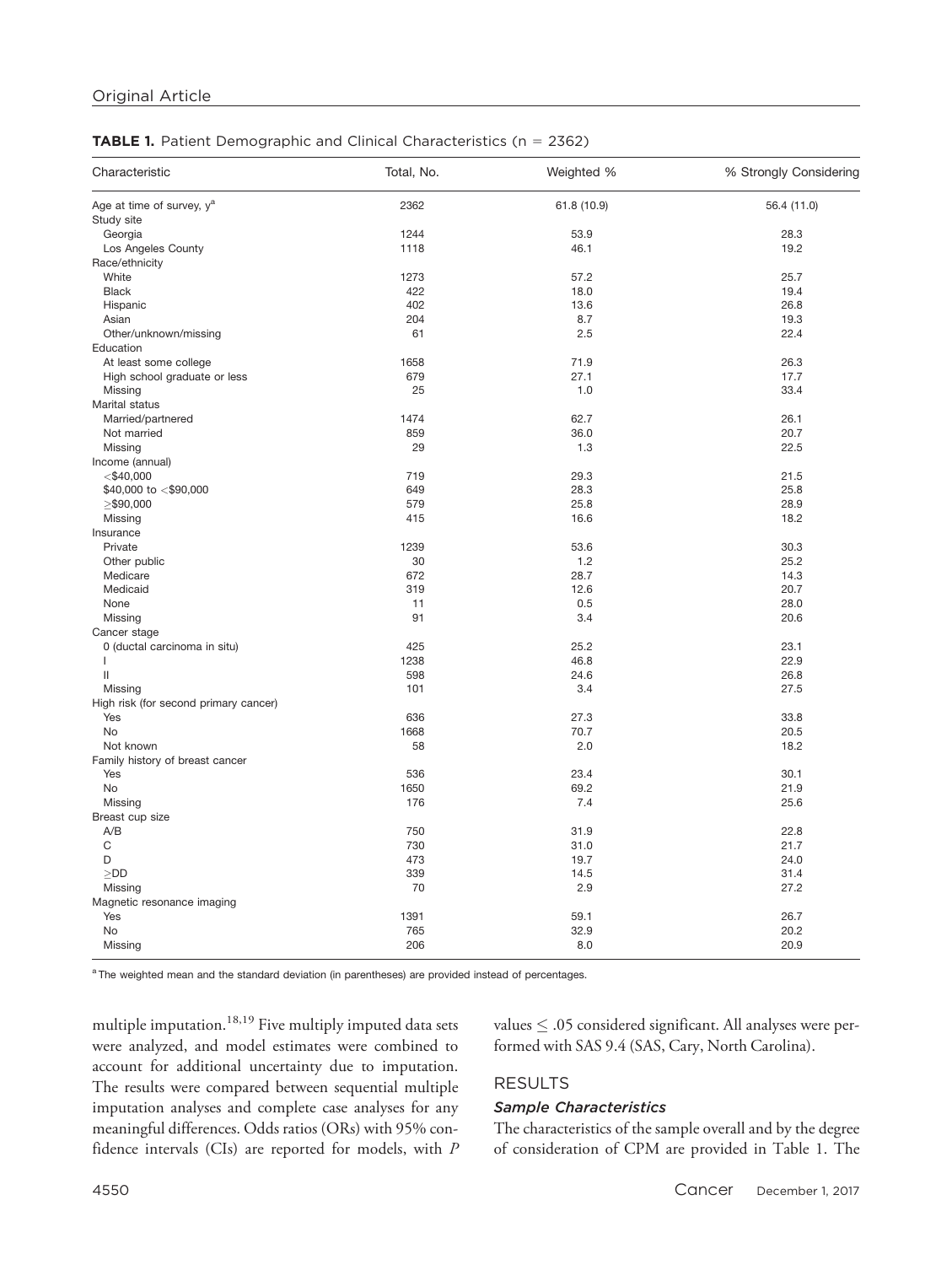

# When making your treatment decision, how important was it that the treatment(s).....

mean age was 62 years (standard deviation, 11 years). Overall, 25% of the patients had ductal carcinoma in situ, 47% had stage I disease, and 25% had stage II disease. Slightly more than half were white (57%); 430 (18%) were black, 413 (14%) were Latina, and 205 (9%) were Asian. Most had some college or more educational attainment (72%). The majority (1239 or 54%) had private insurance, but 310 had Medicaid (13%) and 672 had Medicare (29%). Approximately a quarter (23%) reported having a first-degree family member with breast cancer. Most (71%) were not at high risk for a second primary breast cancer.

Overall, approximately one-quarter (25%) of the women reported strong or very strong consideration of CPM, and another 29% considered it moderately or weakly. Of those who considered it strongly, 13% underwent unilateral mastectomy, and 16% underwent breast conservation. In bivariate analyses, women who considered CPM strongly/very strongly were younger, were more educated, were white, had private insurance, had a family history of breast cancer, and were more often from Georgia.

## Decision Styles

The mean score on the decision apprehension scale was 2.5 (range, 1 [not very apprehensive] to 5 [very apprehensive]). More than half of the respondents reported that they were more rational than intuitive (75%), more often thought through decisions rather than going with their instinct (78%), more often reviewed details rather than making quick decisions (61%), and were more logical rather than following their heart (83%) in their approach to treatment decision making. More than half (59%) indicated that they wanted their physician to tell them what to do quite/all the time, and just more than one-third (37%) reported that they preferred to make their own decisions quite a bit/all the time.

#### Values

There was considerable variation in the factors valued by patients in making treatment decisions. Figure 1 shows the percentage of patients who indicated that each value or value group was "very or quite important" to them in making their treatment decision. The most common value that women reported being quite/very important was allowing them to avoid worry about the cancer coming back (82%); this was followed by reducing the need for more surgery (73%), being the newest, most advanced treatment (69%), and avoiding treatment side effects (67%). The value least commonly reported to be quite/ very important was receiving the same treatments that other women had received (23%).

## Factors Associated With Strong/Very Strong Consideration of CPM

Table 2 shows the ORs for associations between individual decision styles and values and strong consideration of CPM after adjustments for the patient demographic and disease characteristics in separate regression models. Having a higher level of decision apprehension was modestly associated with strong consideration (OR, 1.14; 95% CI, 0.99-1.31), whereas women who reported more logical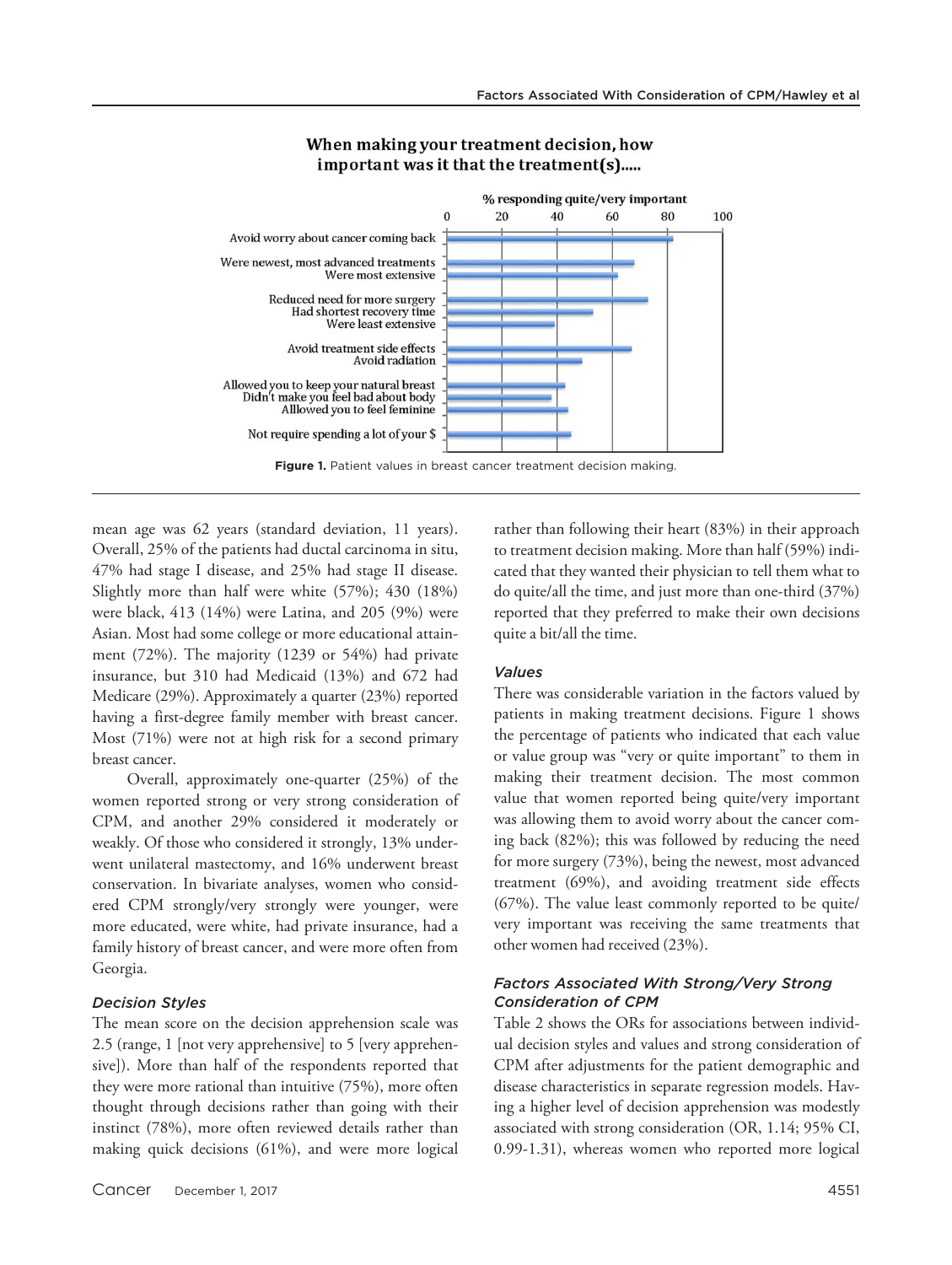| <b>TABLE 2.</b> Individual Associations of Decision Style and Value Variables With the Strong Consideration of |  |  |  |  |
|----------------------------------------------------------------------------------------------------------------|--|--|--|--|
| Contralateral Prophylactic Mastectomy With Adjustments for Covariates                                          |  |  |  |  |

| Variable                                                                        | OR (95% CI)         | $\overline{P}$ |
|---------------------------------------------------------------------------------|---------------------|----------------|
| Decision styles                                                                 |                     |                |
| Decision apprehension scale                                                     | $1.14(0.99 - 1.31)$ | .08            |
| Decision making traits                                                          |                     |                |
| Rational vs intuitive                                                           | $1.18(0.89 - 1.57)$ | .24            |
| Thinking through vs first instinct                                              | $0.91(0.68 - 1.21)$ | .48            |
| Reviewing in detail vs quick decisions                                          | $1.09(0.86 - 1.37)$ | .52            |
| Being logical vs following your heart                                           | $0.52(0.37-0.71)$   | $-.001$        |
| Decision autonomy preference                                                    |                     |                |
| Preferring to make your own decisions (all the time/most of time vs less often) | 1.74 (1.39-2.18)    | $-.001$        |
| Prefer physician to make decision                                               | $0.69$ (0.55-0.87)  | 0.03           |
| Values                                                                          |                     |                |
| Avoiding worry about cancer coming back                                         | 2.27 (1.54-3.35)    | $-.001$        |
| Reducing the need for more surgery                                              | $0.92(0.71 - 1.20)$ | .54            |
| Avoiding side effects of treatment                                              | 1.23 (0.96-1.58)    | .10            |
| Avoiding exposure to radiation                                                  | 2.59 (2.03-3.30)    | $-.001$        |
| Requiring fewer trips back and forth for treatment                              | 1.51 (1.18-1.92)    | < 0.01         |
| Not making you feel bad about your body                                         | 1.25 (0.99-1.57)    | .05            |
| Receiving most extensive treatment possible                                     | 1.45 (1.10-1.92)    | $-.01$         |
| Receiving least extensive treatment possible                                    | $0.70(0.55-0.91)$   | $-.01$         |
| Allowing you to keep your natural breast                                        | $0.15(0.12-0.21)$   | $-.001$        |
| Receiving same treatments that other women received                             | $0.63(0.46-0.86)$   | $-.01$         |
| Receiving newest, most advanced treatments                                      | $0.82(0.64 - 1.06)$ | .13            |
| Having the shortest recovery time                                               | $0.77$ (0.61-0.97)  | .02            |
| Not requiring you to spend a lot of your own money                              | $0.85(0.67 - 1.09)$ | .20            |

Abbreviations: CI, confidence interval; OR, odds ratio.

Adjustments were made for all covariates included in Table 1. Bolded values are significant.

approaches to decision making were less likely to have strongly considered CPM (OR, 0.52; 95% CI, 0.31- 0.71). Women who preferred their physician to make the decision less often strongly considered CPM (OR, 0.69; 95% CI, 0.55-0.87), whereas women who preferred to make their own treatment decisions more often strongly considered CPM (OR, 1.74; 95% CI, 1.39-2.18). Several values were significantly associated ( $P < .01$ ) with strong consideration of CPM among women who said that the values were quite/very important at the time of treatment decision making: avoiding worry about the cancer coming back, avoiding exposure to radiation, requiring fewer trips back and forth for treatment, and choosing the treatments that were most extensive. Conversely, women who said it was quite/very important to choose treatments that were least extensive, allowed them to keep their natural breast, and were the same as those other women had undergone were significantly ( $P < .001$ ) less likely to strongly consider CPM.

Figure 2 displays a forest plot showing the multivariate parsimonious logistic regression results for strong consideration of CPM with adjustments for clustering at the surgeon level. Patients who had a family history of breast cancer and a larger breast cup size had higher odds of strong consideration of CPM than their counterparts (OR with a family history of breast cancer, 2.19; 95% CI, 1.65-2.91; OR with a larger breast cup size, 1.76; 95% CI, 1.17-2.65), whereas those from Georgia had lower odds (OR, 0.60; 95% CI, 0.42- 0.85). Latina women also reported strong consideration of CPM more often than white women (OR, 2.14; 95% CI, 1.37-3.34), whereas African American women reported strong consideration of CPM less often than white women (OR, 0.63; 95% CI, 0.43-0.93). Two decision styles remained significantly associated with strong consideration of CPM in the multivariate model: women who preferred to make their own treatment decisions more often strongly considered CPM (OR, 1.56; 95% CI, 1.21-2.01), whereas women who reported being more logical in their decision making less often strongly considered CPM than those who reported following their heart (OR, 0.50; 95% CI, 0.34-0.72). Three values remained significant: avoiding worry about the cancer coming back (OR, 2.26; 95% CI, 1.40-3.66) and avoiding radiation exposure (OR, 2.85; 95% CI, 2.19-3.68) were both associated with strong consideration, whereas allowing the natural breast to be kept was significantly and inversely associated with strong consideration of CPM (OR, 0.12; 95% CI, 0.08-0.17)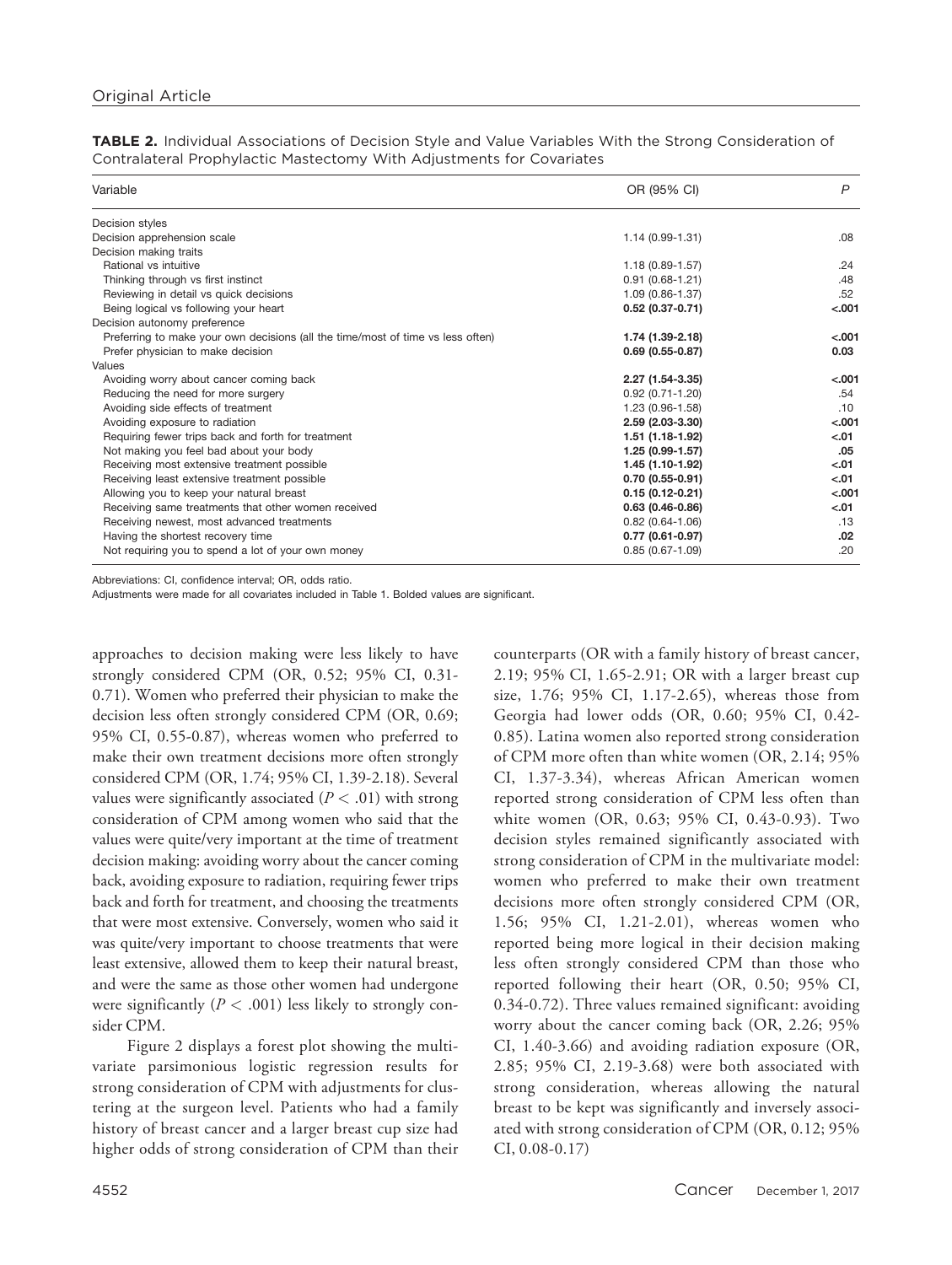

Figure 2. Adjusted associations (odds ratios) from a multivariate model explaining patients' strong consideration of contralateral prophylactic mastectomy with adjustments for clustering at the surgeon level. LA indicates Los Angeles.

# **DISCUSSION**

In this large, diverse, population-based sample of newly diagnosed breast cancer patients with a favorable prognosis, we found considerable variation both in the manner in which patients reported approaching treatment decision making (decision styles) and in what women valued at the time of treatment decision making; although most strongly valued avoiding worry about the cancer coming back, other factors were also important to many women. We further found that nearly a quarter of women strongly or very strongly considered having their unaffected breasts removed as part of treatment for their breast cancer, and another 29% considered it moderately or weakly. Our study contributes to the literature about the rise in CPM by deconstructing the decision-making process. Before the receipt of CPM, all patients must move through a process of weighing the treatment options and consider how the procedure aligns with their values. Factors associated with consideration, particularly strong consideration, are potentially actionable targets for education and intervention.

Importantly, our results suggest that values matter slightly more than underlying personality traits in determining who strongly considers this procedure, although some decision styles are relevant. Our measure of decisional apprehension, developed to assess the type of person who may be more likely to make a decision for extensive treatment to avoid regretting it later, was notably not significantly associated with strong consideration when other factors were included in our model. Similarly, although most of the rational-intuitive items were not associated with strong consideration, women who endorsed being more logical in their decision making less often strongly considered this procedure. This held even when we controlled for the educational status, and this further underscores the importance of this finding across all types of patients. This finding further suggests that having a better understanding of a woman's underlying approach—logical versus more emotional (ie, "going with the gut")—may provide opportunities for individualizing the approach to education about risks and benefits.

We also found that women who reported desiring to play a more active role in decision making more often strongly considered CPM. This finding is consistent with prior work showing that more involved patients, those who reported making patient-driven decisions rather than shared or surgeon-driven decisions, more often chose mastectomy at a time when CPM was not a widely performed procedure.<sup>10,11</sup> Our current results confirm that such patient-led decision making is also associated with the consideration of even more extensive surgery than unilateral mastectomy. These findings call into question the notion that simply involving patients in decision making is likely to translate into less overtreatment.<sup>20</sup> They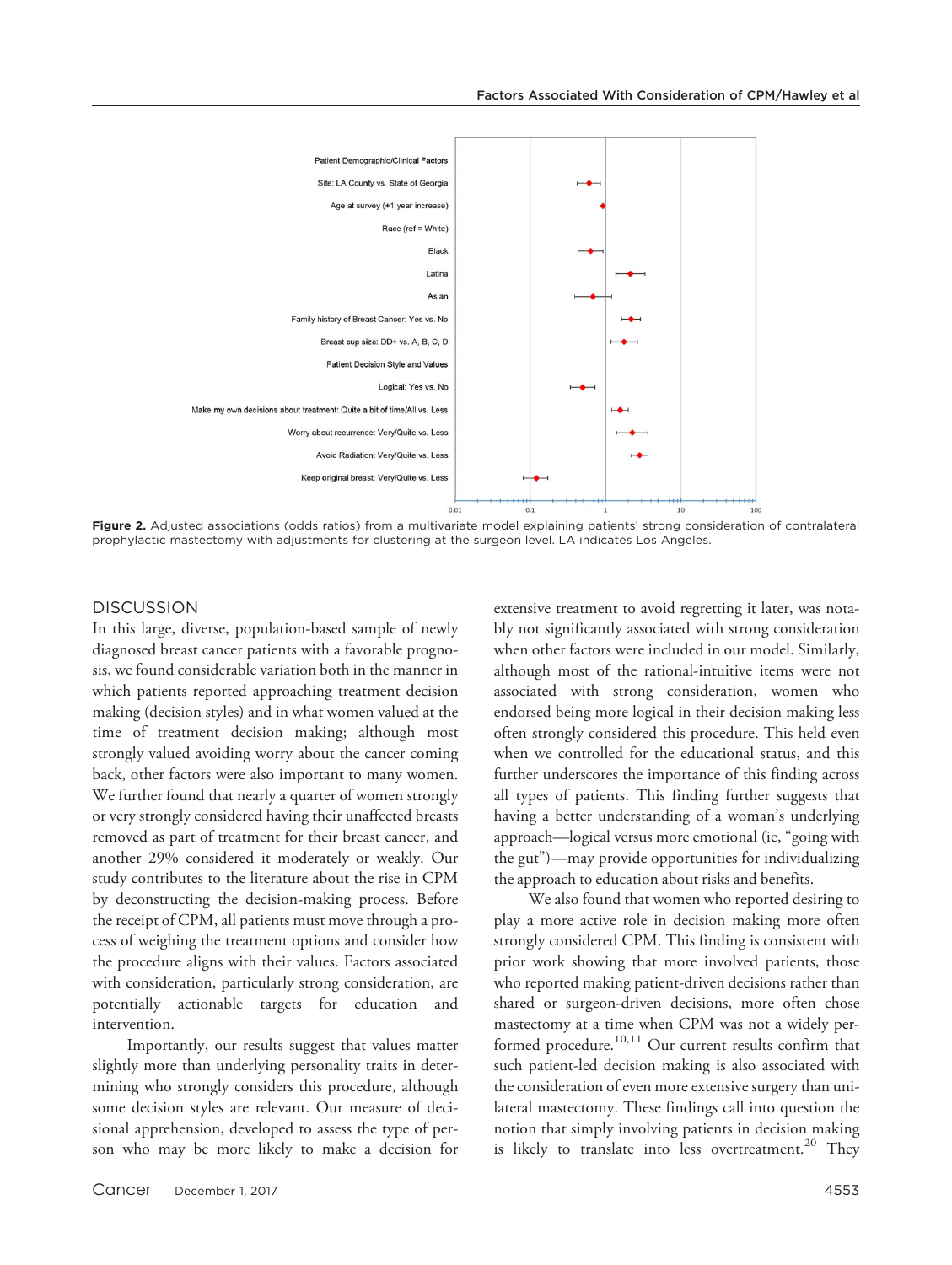further suggest that perhaps we need to refocus efforts on targeting patients who desire considerable control in the decision-making process and on aspects of decision making that are not purely rational. The importance of affect in general decision making has been identified $2^{1,22}$  and highlighted in the seminal work by Kahneman.<sup>23</sup> Our findings support the idea that educational efforts in breast cancer treatment should address the intuitive or affective reactions that patients have to the meaning of the diagnosis and the prospects of the arduous treatment course as well as the cognitive aspects of decision making. For instance, it is not uncommon for patients to have activated intuitive/affective pathways of decision making rather than rational ones (a common psychological shortcut or heuristic).<sup>23,24</sup> This may require interventions using methods targeted to this end, such as providing patient stories as well as numerical information to appeal to the emotional nature of this decision.

Several of the values measured in our study were associated with strong consideration in the anticipated direction when adjustments were made for patient and disease characteristics. When women valued things that would align with receiving more treatment, such as avoiding worry about recurrence and choosing treatments that were more extensive, they more often strongly considered CPM. Conversely, we also found that when women valued things that would align with less surgery, such as keeping their natural breast or choosing treatments that were less extensive, they less often strongly considered CPM.

The importance of these values, which have been identified in prior studies, reinforces the need to address directly patients' perceptions of the risk of recurrence and their reactions to it<sup>25</sup> because many patients overestimate the actual risk of recurrence after treatment. Furthermore, prior work by our team has shown an association between worry about recurrence and subsequent receipt of CPM.<sup>4</sup> This is particularly concerning because CPM does not confer a benefit for reducing recurrence risk or for longterm survival in the population studied in this analysis (non–BRAC1/2-positive and no strong family history of breast or ovarian cancer).  $26-28$  Our current finding, that worry is associated with consideration as well as utilization, suggests that interventions at the time when women are considering their treatment options may be useful. Furthermore, the powerful desire for many patients to avoid radiation motivates the need to ensure that they are well educated about the benefits and risks of treatment options that include this modality as an adjuvant.

Aspects of this study merit comment. The strengths of this study include a large, diverse sample, a high participation rate, and the use of unique patient-reported measures. However, the study has some limitations. Patients lived in 2 geographic regions, so they may not represent all US breast cancer patients. We did not have details on some practice factors that might have influenced patients' desire for CPM, such as information about breast reconstruction options and their availability. However, we did control for clustering by surgeon and geographic location. Finally, associations observed in the study are not necessarily causal.

# Implications

Our results have important implications for patientclinician communication supporting individualized treatment decision making. Many more patients consider CPM, even in the absence of the potential for a survival benefit, in comparison with those who actually undergo the procedure. Assessing the decision styles and values of patients at or before the initial treatment encounter could provide an opportunity for improving deliberation by tailoring discussions about treatment options to embrace the patient's own style and values. There is a need to better educate patients about misperceptions associated with their values; for instance, it should be ensured that they understand the actual risk of recurrence because that value is associated with the consideration of more extensive treatment. Our results suggest that these are key areas for intervention, even in the context of quality improvement or other initiatives to ensure the appropriate use of treatments. These assessments can further help physicians to tailor communications to better target patients who may not wish to defer to physicians and/or those who are engaged in more intuitive decision processes than rational ones.

# FUNDING SUPPORT

This work was funded by a grant from the National Cancer Institute (P01 CA163233) to the University of Michigan. Support was also provided by the Biostatistics, Analytics and Bioinformatics shared resource from the University of Michigan Cancer Center Support grant (5 P30 CA46592). The collection of Los Angeles County cancer incidence data used in this study was supported by the following: the California Department of Public Health pursuant to California Health and Safety Code Section 103885; the National Program of Cancer Registries (Centers for Disease Control and Prevention) under cooperative agreement 5NU58DP003862-04/ DP003862; and the National Cancer Institute's Surveillance, Epidemiology, and End Results Program under contract HHSN261201000140C awarded to the Cancer Prevention Institute of California, under contract HHSN261201000035C awarded to the University of Southern California, and under contract HHSN261201000034C awarded to the Public Health Institute. The collection of cancer incidence data in Georgia was supported by contract HHSN261201300015I (task order HHSN26100006)